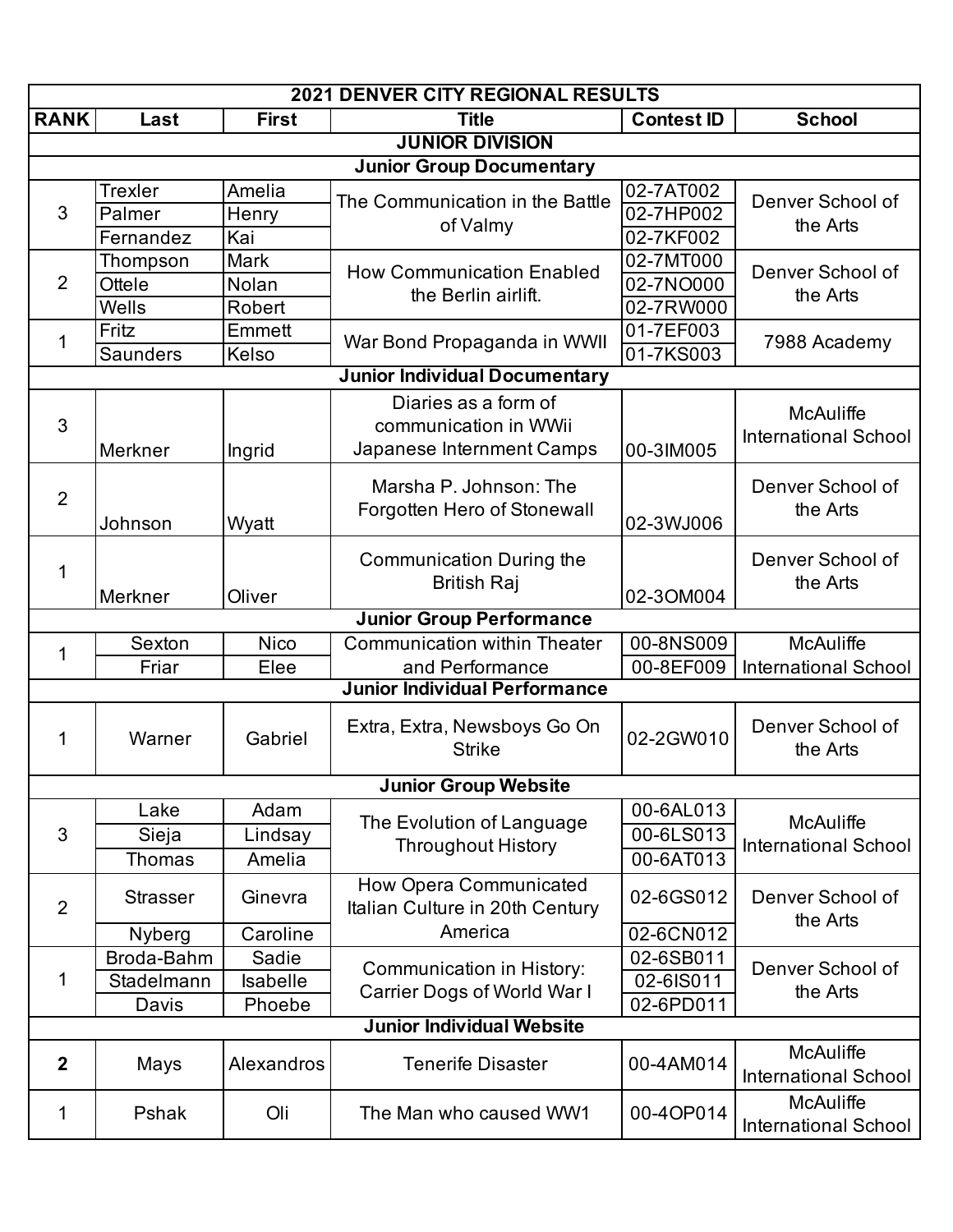| <b>Junior Individual Exhibit</b>     |                   |                  |                                                                                                        |                        |                                                 |  |  |
|--------------------------------------|-------------------|------------------|--------------------------------------------------------------------------------------------------------|------------------------|-------------------------------------------------|--|--|
| $\overline{2}$                       | Tatel             | Rae              | "The Endless Search"                                                                                   | 00-1RT007              | <b>McAuliffe</b><br><b>International School</b> |  |  |
| 1                                    | Coates            | Eleanor          | The Devil's Advocate                                                                                   | 02-1EC008              | Denver School of<br>the Arts                    |  |  |
|                                      |                   |                  | <b>SENIOR DIVISION</b>                                                                                 |                        |                                                 |  |  |
|                                      |                   |                  | <b>Senior Group Documentary</b>                                                                        |                        |                                                 |  |  |
| $\overline{2}$                       | Carmody           | Mackenzie        | The unsung stories of the                                                                              | 10-7MC101              | Denver School of<br>the Arts                    |  |  |
|                                      | <b>Saunders</b>   | Sarah            | <b>Nanking Massacre</b>                                                                                | 10-7SS101              |                                                 |  |  |
|                                      | <b>Baack</b>      | Emilee           |                                                                                                        | 10-7EB101              |                                                 |  |  |
| 1                                    | Murray<br>Mueller | Caroline<br>Jaye | Poisoning the People: A lack of<br><b>Communication and it's Deadly</b><br>Consequences                | 10-7CM100<br>10-7JM100 | Denver School of<br>the Arts                    |  |  |
|                                      |                   |                  |                                                                                                        |                        |                                                 |  |  |
|                                      | Maruyama          | Tessa            |                                                                                                        | 10-7TM100              |                                                 |  |  |
| <b>Senior Individual Documentary</b> |                   |                  |                                                                                                        |                        |                                                 |  |  |
| 3                                    | <b>Stokes</b>     | <b>Markus</b>    | Birth of a Film, Issue of a Nation                                                                     | 10-3MS102              | Denver School of<br>the Arts                    |  |  |
| $\overline{2}$                       | Shearer           | Joella           | Publishing the Pentagon Papers:<br>The Liberating Impact of the Free<br>Press                          | 13-3JS104              | Denver School of<br>the Arts                    |  |  |
| 1                                    | Reichley          | Clarise          | <b>Communicating Wonder: Rachel</b><br>Carson's Writing and the Birth of<br>the Environmental Movement | 10-3CR103              | Denver School of<br>the Arts                    |  |  |
|                                      |                   |                  | <b>Senior Group Performance</b>                                                                        |                        |                                                 |  |  |
| $\mathbf 1$                          | McCann            | Taylor           | The Leak of the Nation's Long                                                                          | 10-8TM121              | Denver School of                                |  |  |
|                                      | Hunter            | Lara             | <b>Lived Secrets</b>                                                                                   | 10-8LH121              | the Arts                                        |  |  |
| <b>Senior Individual Performance</b> |                   |                  |                                                                                                        |                        |                                                 |  |  |
| 1                                    | <b>Butcher</b>    | Luke             | The Power of Poetry                                                                                    | 10-2LB122              | Denver School of<br>the Arts                    |  |  |
| <b>Senior Individual Exhibit</b>     |                   |                  |                                                                                                        |                        |                                                 |  |  |